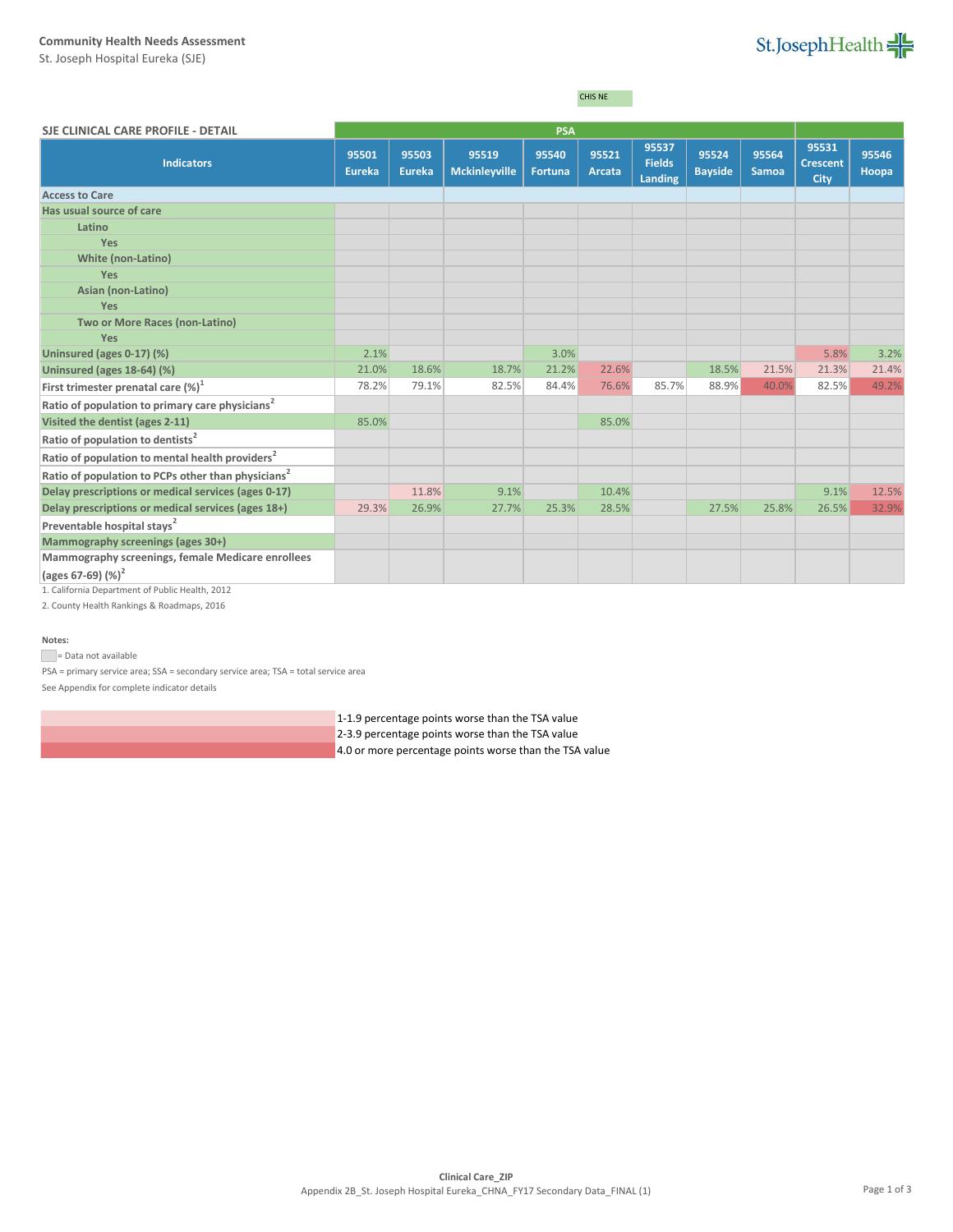## **Community Health Needs Assessment**

St. Joseph Hospital Eureka (SJE)

| St.JosephHealth |  |  |  |  |  |
|-----------------|--|--|--|--|--|
|-----------------|--|--|--|--|--|

| SJE CLINICAL CARE PROFILE - DETAIL                                         |                          | <b>SSA</b>                             |                          |                          |                 |                           |
|----------------------------------------------------------------------------|--------------------------|----------------------------------------|--------------------------|--------------------------|-----------------|---------------------------|
| <b>Indicators</b>                                                          | 95562<br><b>Rio Dell</b> | 95573<br><b>Willow</b><br><b>Creek</b> | 95536<br><b>Ferndale</b> | 95570<br><b>Trinidad</b> | 95551<br>Loleta | 95525<br><b>Blue Lake</b> |
| <b>Access to Care</b>                                                      |                          |                                        |                          |                          |                 |                           |
| Has usual source of care                                                   |                          |                                        |                          |                          |                 |                           |
| Latino                                                                     |                          |                                        |                          |                          |                 |                           |
| Yes                                                                        |                          |                                        |                          |                          |                 |                           |
| <b>White (non-Latino)</b>                                                  |                          |                                        |                          |                          |                 |                           |
| Yes                                                                        |                          |                                        |                          |                          |                 |                           |
| Asian (non-Latino)                                                         |                          |                                        |                          |                          |                 |                           |
| Yes                                                                        |                          |                                        |                          |                          |                 |                           |
| Two or More Races (non-Latino)                                             |                          |                                        |                          |                          |                 |                           |
| Yes                                                                        |                          |                                        |                          |                          |                 |                           |
| Uninsured (ages 0-17) (%)                                                  |                          |                                        |                          |                          |                 |                           |
| Uninsured (ages 18-64) (%)                                                 | 20.4%                    |                                        | 17.8%                    | 18.0%                    | 19.4%           | 18.0%                     |
| First trimester prenatal care $(\%)^1$                                     | 88.6%                    | 56.0%                                  | 88.9%                    | 61.5%                    | 76.0%           | 94.7%                     |
| Ratio of population to primary care physicians <sup>2</sup>                |                          |                                        |                          |                          |                 |                           |
| Visited the dentist (ages 2-11)                                            |                          |                                        |                          |                          |                 |                           |
| Ratio of population to dentists <sup>2</sup>                               |                          |                                        |                          |                          |                 |                           |
| Ratio of population to mental health providers <sup>2</sup>                |                          |                                        |                          |                          |                 |                           |
| Ratio of population to PCPs other than physicians <sup>2</sup>             |                          |                                        |                          |                          |                 |                           |
| Delay prescriptions or medical services (ages 0-17)                        |                          |                                        |                          |                          |                 |                           |
| Delay prescriptions or medical services (ages 18+)                         | 28.0%                    |                                        | 25.5%                    | 26.2%                    | 25.8%           | 28.3%                     |
| Preventable hospital stays <sup>2</sup>                                    |                          |                                        |                          |                          |                 |                           |
| Mammography screenings (ages 30+)                                          |                          |                                        |                          |                          |                 |                           |
| Mammography screenings, female Medicare enrollees<br>(ages 67-69) $(\%)^2$ |                          |                                        |                          |                          |                 |                           |

1. California Department of Public Health, 2012

2. County Health Rankings & Roadmaps, 2016

#### **Notes:**

= Data not available

 $PSA$  = primary service area;  $SSA$  = secondary service area;  $TSA$  = total servi See Appendix for complete indicator details